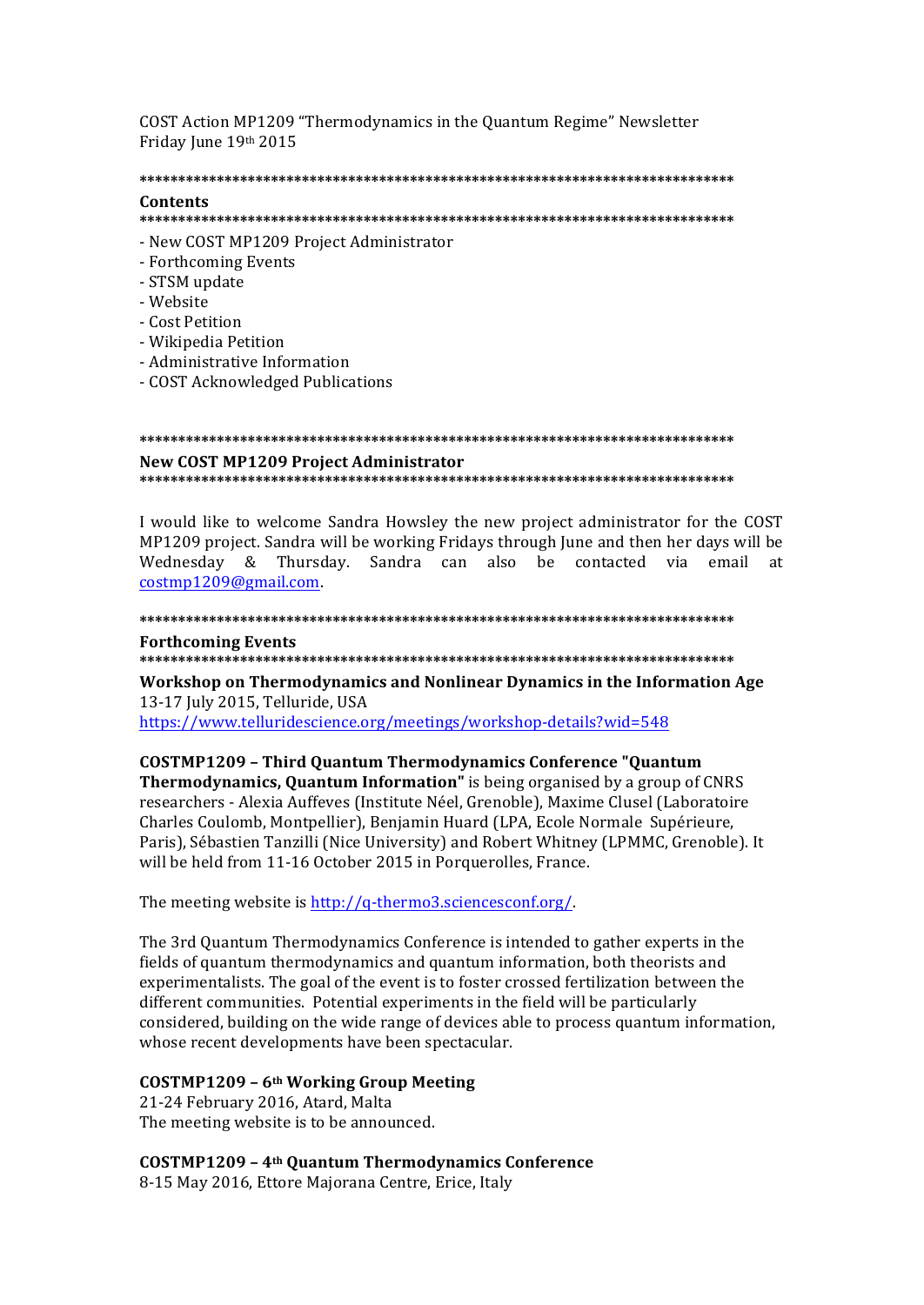The meeting website is to be announced.

## COSTMP1209 - Training School- Thermodynamics and non-equilibrium phenomena for quantum interfaces of light and matter.

Aug/Sept 2016, Institute of Theoretical and Applied Physics (ITAP), Turunc/Marmaris, Turkey

The meeting website is to be announced.

## **Artic School on Open Quantum Systems**

14-18 December 2015, Kilpisjarvi Biological Station, Helsinki, Finland. Further details can be found at: http://cqe.aalto.fi/en/current/events/arctic\_school\_2015/

#### 

#### **STSM Update**

The call dates for year 3 STSMs have now been released and details can be found on the website http://blogs.exeter.ac.uk/qut/

The next STSM call opens on the 23<sup>rd</sup> June and applications must be received by 7<sup>th</sup> July. STSM applications are a competitive process so, if you are considering applying, please give vourself the best chance of success by ensuring your project description is as strong as possible.

## Wehsite

#### 

Our website has now been slightly updated & moved to be hosted by the University of Exeter. The new url is http://blogs.exeter.ac.uk/qut/.

If you go to the old url then you should be automatically redirected to the new site.

## **Cost Petition**

#### 

The COST Framework is unfortunately facing a budget cut. If this occurs, it would impact the number of future COST Actions and most likely lower the funds available per COST Action. A petition for a stable and sufficient budget is available at https://forms.cost.eu/petition and we kindly ask you to join the 4100 signatures already collected and show your support.

## **Wikipedia Petition**

#### 

Wikipedia has recently rejected an article on Quantum Thermodynamics because the editor believes a similar article already exists. More specifically, there is a redirection from quantum thermodynamics to quantum statistical mechanics, which is not relevant. In order to change the editors' verdict, anyone familiar with Wikipedia can contribute to the discussion at https://en.wikipedia.org/wiki/Draft:0uantum\_thermodynamics.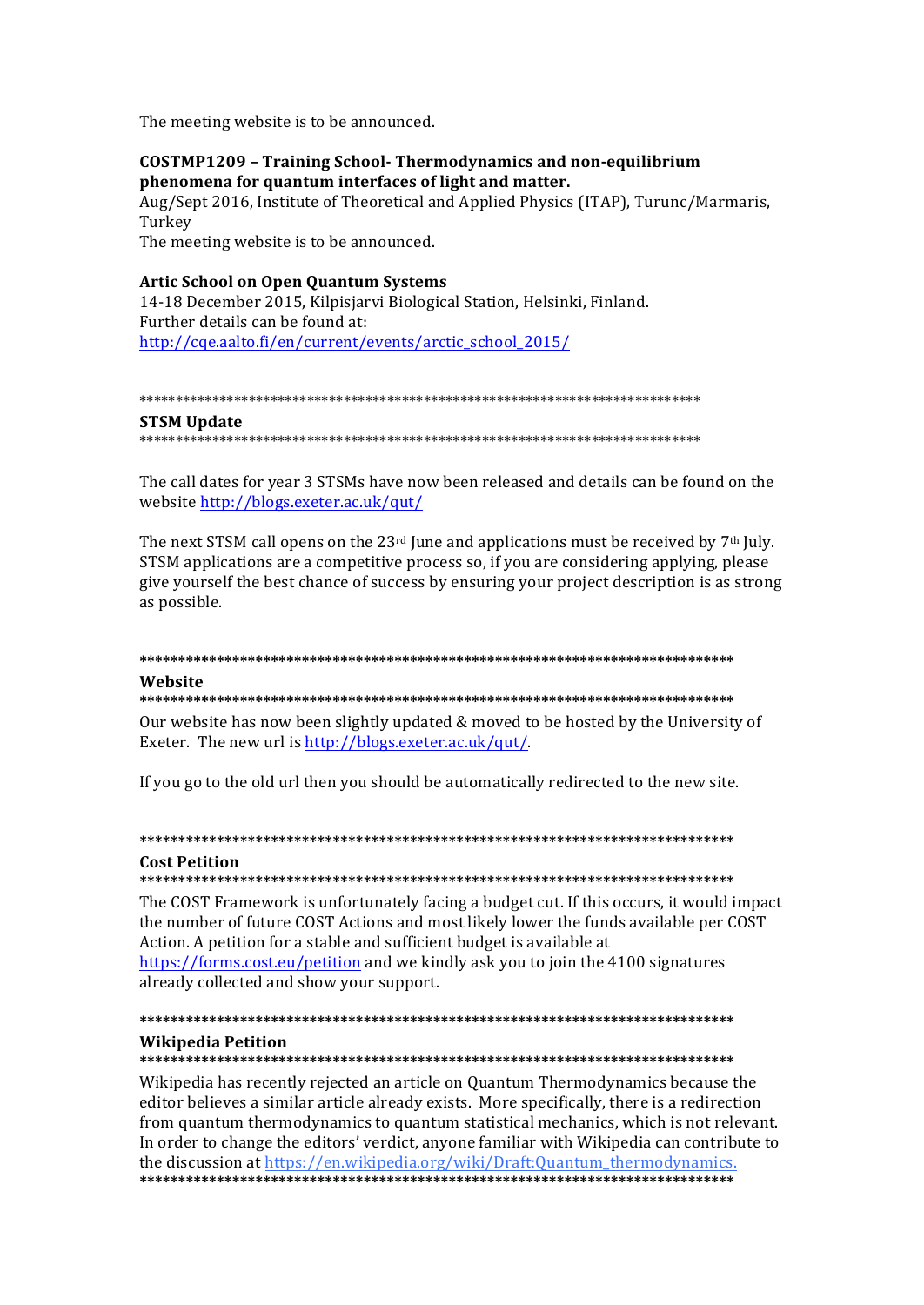#### **Administrative Information**

**\*\*\*\*\*\*\*\*\*\*\*\*\*\*\*\*\*\*\*\*\*\*\*\*\*\*\*\*\*\*\*\*\*\*\*\*\*\*\*\*\*\*\*\*\*\*\*\*\*\*\*\*\*\*\*\*\*\*\*\*\*\*\*\*\*\*\*\*\*\*\*\*\*\*\*\*\***

Please send any items for inclusion in the next newsletter to  $\frac{\text{cosim}}{209\text{ g}}$  mail.com.

## **\*\*\*\*\*\*\*\*\*\*\*\*\*\*\*\*\*\*\*\*\*\*\*\*\*\*\*\*\*\*\*\*\*\*\*\*\*\*\*\*\*\*\*\*\*\*\*\*\*\*\*\*\*\*\*\*\*\*\*\*\*\*\*\*\*\*\*\*\*\*\*\*\*\*\*\*\* COST Acknowledged Publications**

#### **\*\*\*\*\*\*\*\*\*\*\*\*\*\*\*\*\*\*\*\*\*\*\*\*\*\*\*\*\*\*\*\*\*\*\*\*\*\*\*\*\*\*\*\*\*\*\*\*\*\*\*\*\*\*\*\*\*\*\*\*\*\*\*\*\*\*\*\*\*\*\*\*\*\*\*\*\***

The following COST acknowledged publications have been notified to us since the last newsletter. Please send details of any new COST acknowledged publications to costmp1209@gmail.com.

- 1. Apollaro, T. J. G., Francica, G., Paternostro, M. & Campisi, M. Work statistics, irreversible heat and correlations build-up in joining two spin chains.  $9(2014)$ . at <http://arxiv.org/abs/1406.0648>
- 2. Batalhao, T. B. *et al.* Irreversibility and the arrow of time in a quenched quantum system. 8 (2015). at <http://arxiv.org/abs/1502.06704>
- 3. Brunelli, M. *et al.* Out-of-equilibrium thermodynamics of quantum optomechanical systems. *New J. Phys.* **17,** 035016 (2015).
- 4. Campbell, S., De Chiara, G., Paternostro, M., Palma, G. M. & Fazio, R. Shortcut to Adiabaticity in the Lipkin-Meshkov-Glick Model. Phys. Rev. Lett. 114, 177206 (2015).
- 5. Esposito, M. & Parrondo, J. M. R. Stochastic thermodynamics of hidden pumps. *Phys. Rev. E* **91,** 052114 (2015).
- 6. Gemmer, J. & Anders, J. From single-shot towards general work extraction in a quantum thermodynamic framework. (2015). at <http://arxiv.org/abs/1504.05061>
- 7. Goold, J., Paternostro, M. & Modi, K. Nonequilibrium Quantum Landauer Principle. *Phys. Rev. Lett.* **114,** 060602 (2015).
- 8. Hofer, P. P. & Sothmann, B. Quantum heat engines based on electronic Mach-Zehnder interferometers. *Phys. Rev. B* 91, 195406 (2015).
- 9. Kammerlander, P. & Anders, J. Quantum measurement and its role in thermodynamics.  $5(2015)$ . at <http://arxiv.org/abs/1502.02673>
- 10. Lorenzo, S., McCloskey, R., Ciccarello, F., Paternostro, M. & Palma, G. M. Landauer's principle in multipartite open quantum system dynamics. 5 (2015). at <http://arxiv.org/abs/1503.07837>
- 11. Nicacio, F., Ferraro, A., Imparato, A., Paternostro, M. & Semião, F. L. Thermal transport in out-of-equilibrium quantum harmonic chains. *Phys. Rev. E* 91, 042116 (2015).
- 12. Pigeon, S. *et al.* Dynamical symmetries and crossovers in a three-spin system with collective dissipation. *New J. Phys.* **17,** 015010 (2015).